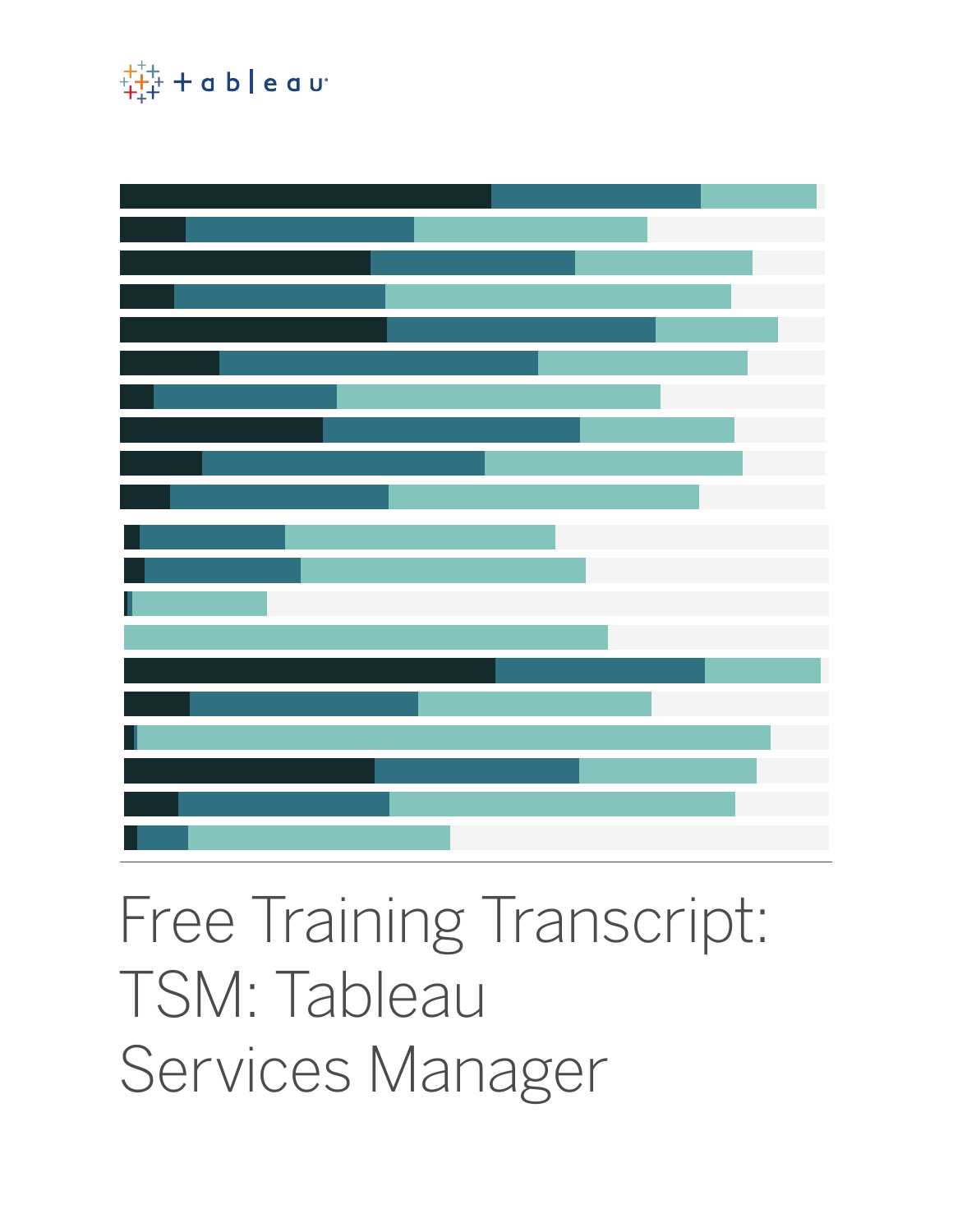Welcome to this video on the Tableau Services Manager. TSM is a comprehensive administration tool for installing and configuring Tableau Server. TSM replaces the Tableau Services Configuration utility, Manage License Keys, Tableau Server Monitor, and the tabadmin command line utility.

The key benefits of TSM include: Flexibility in the management experience—including a web UI, command line interface, and APIs, hot topology changes for certain server processes, and faster upgrades that minimize downtime

## In the Browser

We can log into the Tableau Services Manager from a browser by entering the Server URL and appending the TSM web UI Port with a colon (8850 by default). (Note that your browser may not trust the self-signed certificate—if you get a warning, dismiss it and continue to log in). Log in with an admin account on the machine where Tableau Server is installed: note that this is logging into TSM, not Tableau Server.

Let's walk through the GUI. There are three tabs across the top: Status, Maintenance, and Configuration, and to the far right, a menu for stopping and starting the Tableau Server.

#### Status

We can see that my Tableau Server is stopped. We can also see via the process list that only the TSM controller and License Server are active. Using the menu in the upper right, we can start the Tableau Server.

I can see every process is now active. Because this is a single node install, there's only information for one node on the status tab. Note that with TMS, in a multi-node environment, there's no longer a concept of primary & worker machines—all nodes in the cluster are peers, so there's no backup primary required.

#### **Maintenance**

Let's switch to the Maintenance tab. From here, we can generate a log file simply by clicking the button. We're prompted for various options, and the log is shown in below once completed. With a log snapshot generated, we can upload it to a support case, download, or delete it.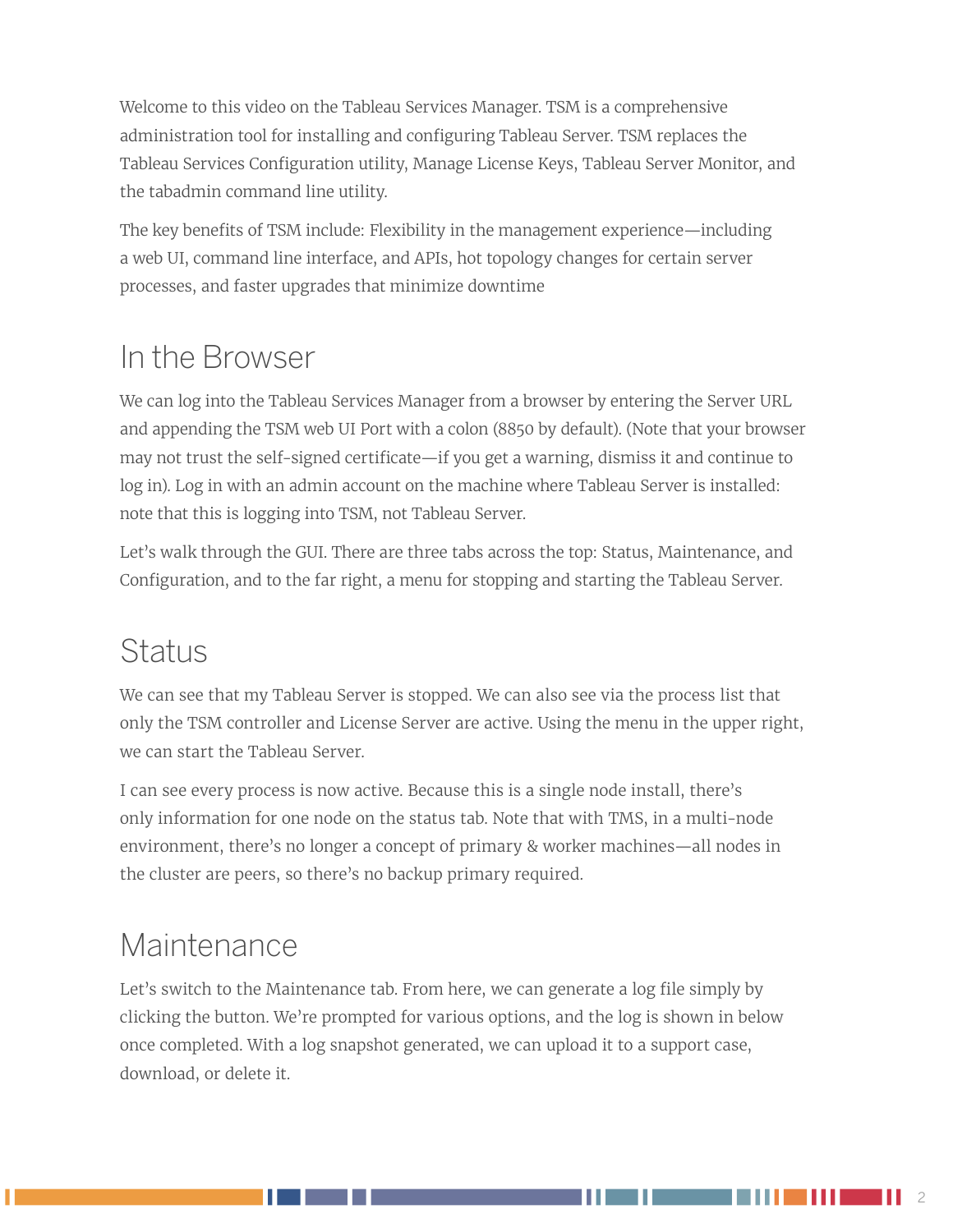Also on the maintenance tab, we can enable Server Crash Reporter. Note that when I turn this on, the "Pending Changes" option appears in the toolbar. When I click this, I see that I can either discard the pending changes or apply them, which requires a restart. I'll discard for now.

## Configuration

The configuration tab is the most robust. The left hand pane has several tabs—as we click through them, keep an eye out for links to the Help for more information about each piece.

The **Topology** tab allows us to add or remove nodes and change process configurations. With hot topology changes, we can change things like the number of processes—I'll change VizQL Server to 4, and Backgrounder to 2. Click Pending Changes and apply these live. Now if we switch back to the Status tab, we'll see those changes.

Back on Configuration, the next option is **Security**, which controls the Run As Service Account and SSL configurations. **User Identity & Access** configures and manages user identities, including the Identity Store, Authentication Method, and Trusted Authentication. Next is **Notifications** – here we can configure the email server for email notifications, and determine which events will trigger these notification. Finally, **Licensing** allows us to manage product keys.

#### GUI and CLI

The web GUI allows easy, visual access to many of the maintenance and configuration tasks for Tableau Server.

Using the CLI opens up many more options. On the machine where Tableau Server is installed, open the command prompt as an administrator. We simply begin using TSM commands. TSM is added to the PATH, so it can be accessed from any directory—we're only required to log in as an administrator. This can be done with the command TSM login and providing the username, but by default, it will try the account currently being used on the machine. We'll enter the password and we're ready to go.

Note that some scenarios are only supported via the CLI, such as LDAP identity store setup and deploying a coordination service for High Availability. Check out the Online Help for the full list of TSM commands.

Let's walk through taking a backup.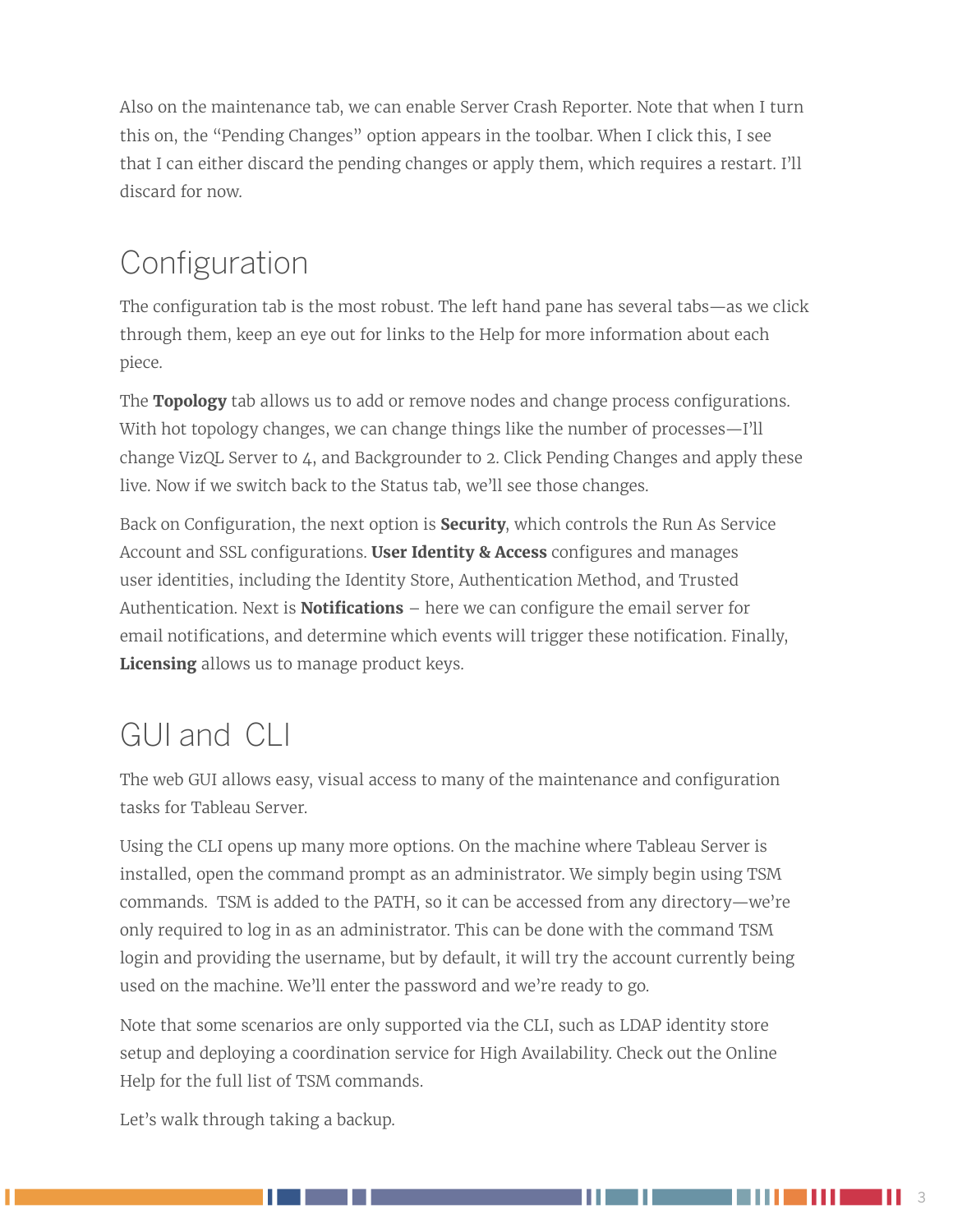## Backups with TSM

With TSM, backing up the Server is done in two parts—settings and data are handled separately.

To back up the data, use the command TSM maintenance backup. We'll need to add the file name, and an optional date flag. Note that with TSM, the backup is generated in the default location. See the Online Help for information about default file paths with TSM.

Next, we'll export the settings. Note that here, we have to specify the location of the file as well as its name. I'll use the same default location as we used for the data backup. Once this is run, we'll navigate to that location, and I can see both my backup and the settings export. For directions on restoring a Tableau Server from a backup, check out the Online Help.

## Upgrading Tableau Server with TSM

One of the administrative tasks that changed the most with TSM versus tabadmin is the process of upgrading. With TSM, your data is automatically preserved—no backup and uninstall necessary! Instead, the new version is installed while Server is running. A script is run to upgrade (or downgrade) Server—and this is the only step that requires downtime.

Note that the first time you're moving from a pre-TSM version to a TSM-version of Tableau Server, you will be prompted for an uninstall. This will automatically take a backup, which should be copied from the default location to another computer.

Next, run the installer for the new version. When prompted, choose the correct Installation type—be sure to start with the initial (old primary node) for multi-node environments, but the upgrade will need to be run on each machine.

TSM will then handle the installation process. A dialog will pop up when the extraction (files from the previous version) is complete. From here, we can chose to launch the upgrade script automatically, or open the Help with steps on how to complete the upgrade.

Since mine is a basic upgrade with no customizations and just a single node, I'll chose to launch the upgrade script automatically.